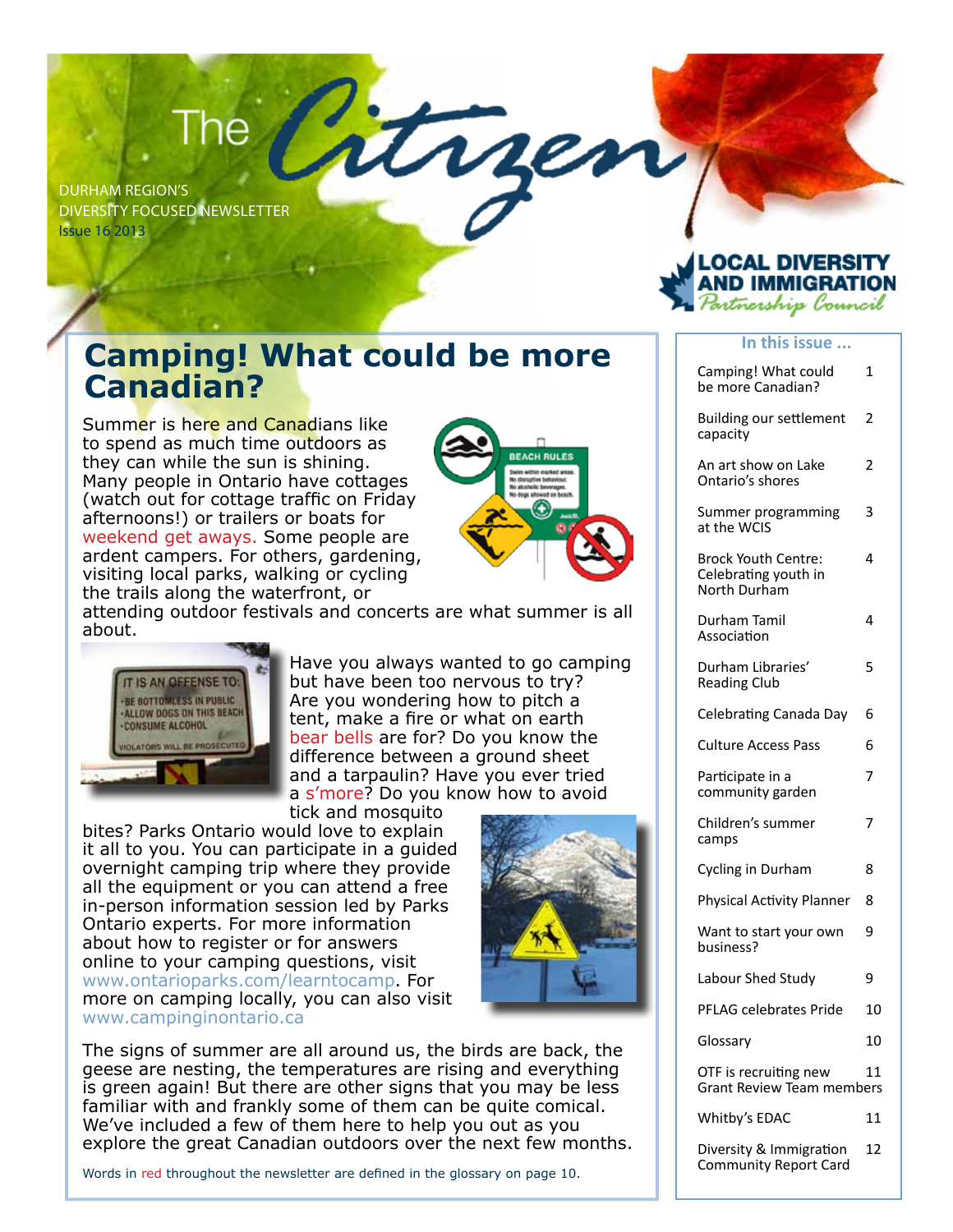### **Building our settlement capacity:** Here we grow again

The best way to meet the needs of a community is through investment. Every organization needs funding to operate. The Local Diversity and Immigration Partnership Council (LDIPC) works to enhance Durham's service capacity. On April 29, the LDIPC hosted a funders' forum with 10 funders including foundations, private organizations, and the federal and provincial levels of government. More than 100 participants attended.



This Meet the Funders event complements the Funding Opportunities Update (a quarterly e-newsletter) that alerts the community when there are funding opportunities available. Don't let your organization miss out, subscribe at



www.durhamimmigration.ca/about/Pages/SubscribeFunding.aspx

## **Creating a culture of inclusion:** An art show on Lake Ontario's shores

July 6 and 7 are the Saturday and Sunday to find yourself enjoying the wafting breezes from Lake Ontario as you wander between the displays of arts and crafts. Over 55 creators have their products available for you at this art and craft show. In addition there are up to 8 student artists "the next generation" who have this opportunity to promote themselves and their work.

Head to Bond Head Parkette in Newcastle for the sixth year of this event. Not only are you able to dip your toes in the lake, but you can sit and enjoy the music played throughout the





day by local musicians. There is a food court with light lunches and snacks provided by local churches.

As the art show closes on Saturday evening, there will be a musical spectacular with Jake Vanhaverbeke's Band starting at 4 p.m. followed closely by Diane Williamson Rock and to close the night off on a great note, The Stellas.

For more information check out A Gift of Art on Facebook or www.agiftof-art.com

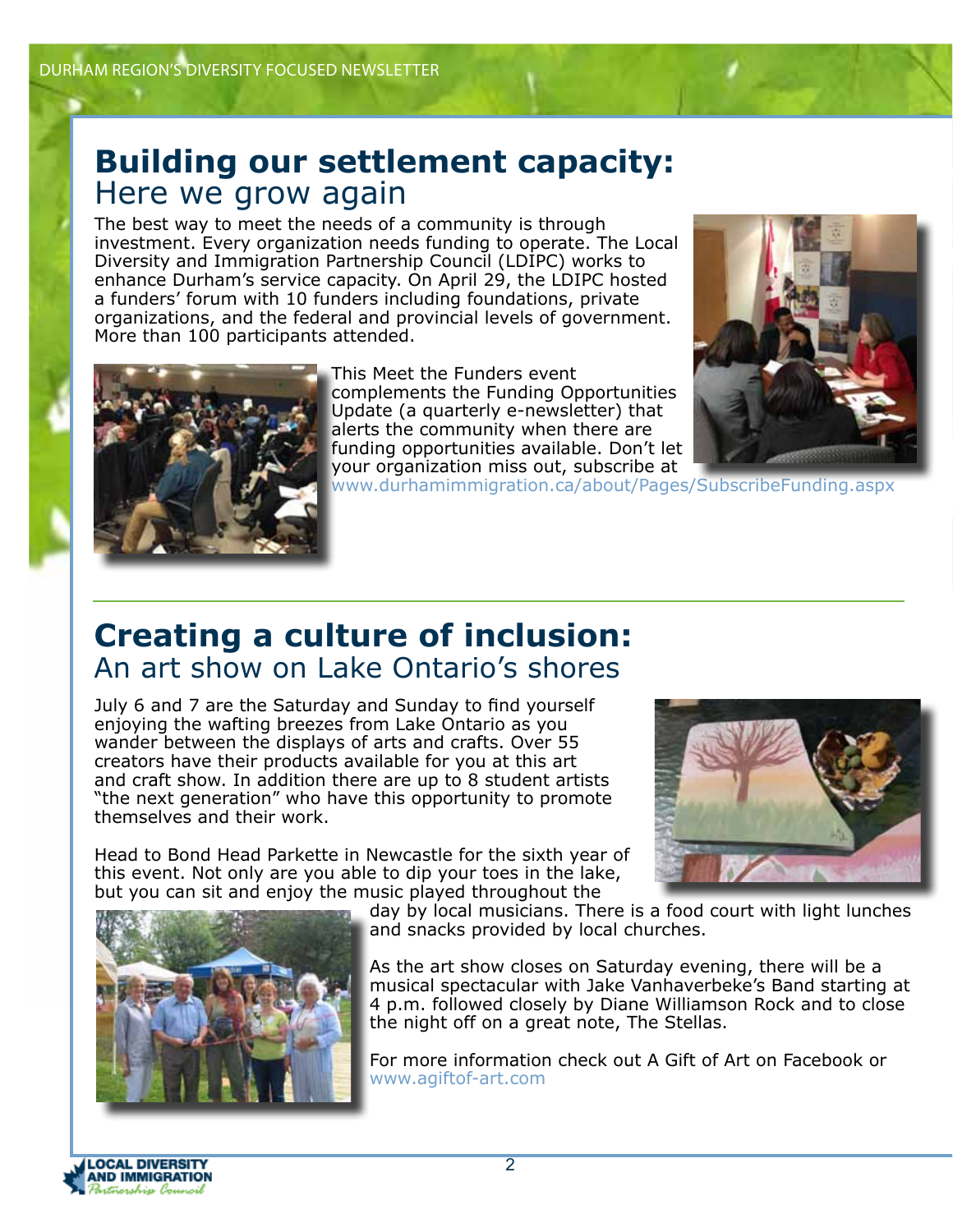

### **Creating welcoming**<br> **Communities:** Summer programming at the WCIS **communities:**

Suspendisse scelerisque ipsum eget mi. The summer months bring with them a<br>welcome change of pace. More hours of from 6 meleanie enange or pulcit from insure or insure in insura<br>daylight and warmer temperatures, children and young adults out of school, and seasonal  $\Gamma^{he}$ .  $\Gamma$ recreational sites open. So too, at the currectional sites open. So too, at the Welcome Centres, where there are some out! seasonal offerings and changes to check **Picker** out, while both AJax and Fickering will<br>continue with the core programming including Hours Phasellus in orci nec mi tincidunt convallis. Duis leo dolor, lobortis porttitor, hen-language assessments, language classes (a modified summer program), employment and LINC/ settlement supports, here's a list of some seasonal programming changes: The summer months bring with them a out. While both Ajax and Pickering will

### **Ajax Welcome Centre:**

Hours of operation: 8:30 a.m. to 4:30 p.m.

Language Assessments will take place on alternating Wednesdays from 8:30 to 9 a.m. June 26 to Sept. 4.

Toastmasters will take place on Tuesdays from 8:30 to 9 a.m. all summer. Toastmasters Youth Leadership Program will run from 8:30 to 9 a.m. on Thursdays in June and July.

Youth drop-in program (Northern Lights) runs on Thursdays from 3 to 6 p.m. all summer.



sommanne, torget<br>garden meets tetuer adipiscing elit. Praesent aliquet, at 1 p.m. orci a viverra consequat, leo quam mo-Tuesdays. **Community** 

Community<br>kitchen meets for the at 1 p.m. on arcernating<br>Thursdays (July - <sub>The Mei</sub>  $11$  to Aug. 22). Community alternating

mented every medded at a prim on the monder of the alternating Wednesdays (July 3 to Aug. 14).  $\mathcal{A}$  and  $\mathcal{A}$  is the set of  $\mathcal{A}$ Women's Group meets at 1 p.m. on

ESL/LINC fall registration will be on Aug. 26 childcare. Registration for all others will be held on Aug. 29 from 9 to 11 a.m.; Sept. 4 from 9 to 11 a.m. ONLY for students needing and 6 from 10 a.m. to 1 p.m and on Sept. 10 from 6 to 7 p.m.

The Citrge

The Ajax Welcome Centre is a "Welcome Cyclists" site. Come by on bike and check it out!

#### **Pickering Welcome Centre:**

Hours of operation: 8:30 - 4:30 pm

LINC/ESL SUMMER SCHOOL:

Morning LINC/ ESL Classes are running Monday to Thursday 9 a.m. to 12:30 p.m.

Afternoon Conversation / Computer Assisted Language Learning (CALL) Class is



running Monday to Thursday from 1 to 3 p.m.

\*\*NEW\*\* Child minding provided to LINC view come minding provided to live<br>students for preschoolers and toddlers. est, at facilisis massa leo ac nibh. Vivamus

Registration for Fall LINC/ESL classes will be held Sept. 3 to 5 from 9 a.m. to 12 p.m. Don't forget to bring your residency documents to register!

Community Settlement Workers In Schools (SWIS) and Safety Strategies for Newcomers: join the Durham Regional Police Services (DRPS) for this informative session on wearlesday,<br>July 10 at 1 p.m. Please call to register. eget mi. Quisque vehicula lectus sit amet for this informative session on Wednesday,

sed neque. Morbi a ipsum. The Mentoring Partnership (TMP) connects skilled newcomers with Canadian professionals in occupation-specific mentoring relationships. dimentum id, tristique sed, viverra et, eros. on Wednesday, July 17 at 10 a.m. or Tuesday, Nulla facilisi. Vivamus iaculis dui quis dolor. Attend an information session to learn more Aug. 20 at 11 a.m.

> For more information on these programs and more, visit www.welcomecentre.ca.

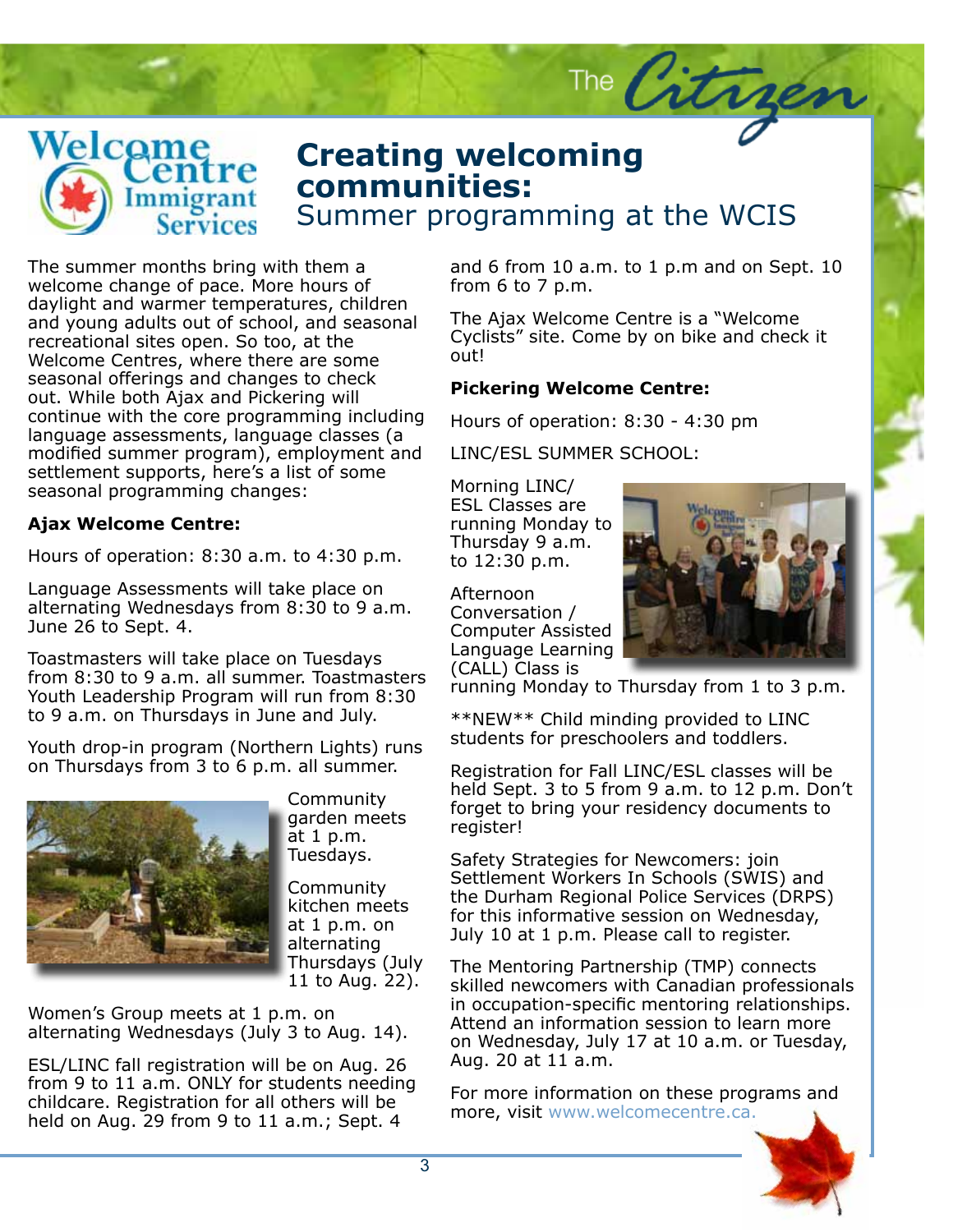## **Brock Youth Centre:** Celebrating youth in North Durham

The Brock Youth Centre (BYC) has been an integral part of the community of the Township of Brock since 2001. BYC serves youth, 29 years of age and younger with employment services, arts and recreational opportunities, life-skills development and various youth events.

This summer, the BYC has many exciting programs. In partnership with the Bunkland Boys Click, BYC will be organizing and launching this year's Skatefest 2013 –one of the largest outdoor music festivals in Durham Region that celebrates youth culture with music, skateboarding, vendors and performances. BYC will also be launching a 1-year Youth Entrepreneurship Program to help youth turn their business ideas into reality.

Just this year, BYC embarked on two more entertainment initiatives with the Brock Youth Connection (a youth-led, youth-run group). The first is regular Open Mic Nights where youth can come and sing, play and entertain at the Holy Grounds Café and Eatery as well as Youth Dances which will be happening every 3 months.



BYC is always looking for youth to come and participate and help out with their activities. They encourage diversity, participation and community involvement to make the Township of Brock a great place to live for youth. For more information, visit www.facebook.com/BrockYouthCentre

### **Creating a culture of inclusion:** Durham Tamil Association

Durham Tamil Association is an organization formed in 2000 with the goals of enhancing language and culture, conducting programs focused on improving lives and mentorship initiatives so our youth become socially responsible leaders of tomorrow regardless of their chosen careers.

Durham Tamil Association hosts extra-curricular activities that enable our youth to acquire important soft skills critical



and programs to enhance heritage language and culture. Durham Tamil Association also partners with other community organizations to celebrate events. The organization empowers and helps youth with community focused extra-curricular activities as well.

The Durham Tamil Association gathers support and appreciation from all communities in Durham Region and utilizes these strengths to help create a stronger, vibrant Durham Region. On Jan. 21, 2013, Durham District School Board declared January Month as Tamil Heritage Month. Durham Tamil Association is the proud recipient of City of Pickering's 2013 Cultural Diversity Award. It is the testament for the service to Durham Community. For more information and to take part in our free programs, please call Uma Suresh at 905-428-7007.

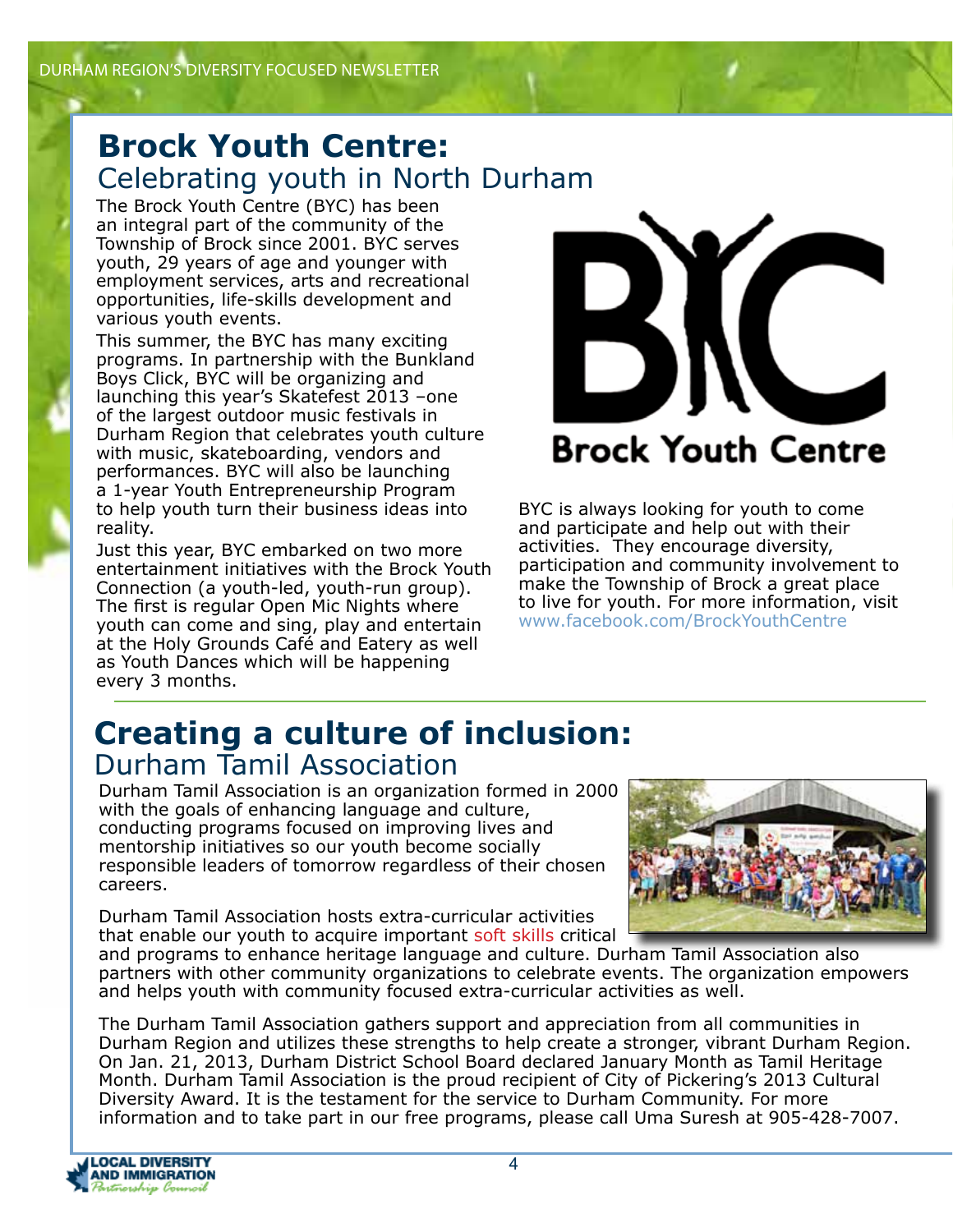### **Enhancing Durham's settlement capacity:**<br>Durham libraries' reading club Durham libraries' reading club



# the Public Library!

The Citries

by Middle Book program, 1988 for their<br>Cheesing Club to Switch July and Regard

It's that time of year again! Children across Durham Region can visit any local library branch to register for the TD Summer Reading Club. This year's theme is "Go!" and libraries have an enormous variety of books for all ages in many different languages. Don't hesitate to ask one of the library staff if your local library branch doesn't have children's books in your home language as they may be able to get them for you through inter-library loan.

Children who register for the TD Summer Reading Club will receive a free activity book and stickers with secret codes for every week they visit the library during the summer. There are nine stickers to collect, and the secret codes will unlock reading rewards on the website at www.tdsummerreadingclub.ca

To ensure that everyone has access to their<br>local library and all the programs that they offer over the summer, Durham Region<br>Transit (DRT) has teamed up with the Durham<br>likes is CRT) has idented and with the Durham Children in grade 8 and younger who sign up for "Ride to Read' get special stickers on their library cards giving them free travel on DRT buses in July and August. People travelling with emitrent registering in the program pay<br>the regular fare. A child with a special library man region. The communitiest pass may use the pass to travel to the library, recreation facilities and anywhere else they need to go in Durham. The DRT stickers are available through staff at your local public To ensure that everyone has access to their offer over the summer, Durham Region libraries for the Ride to Read program. with children registering in the program pay library.

### **Building Healthy Lifestyles:** Finding your inner chef!

The Region of Durham Health Department provides useful tools for healthy living. Visit durham.ca/foodbudgetkit to find out how you can find your inner chef!

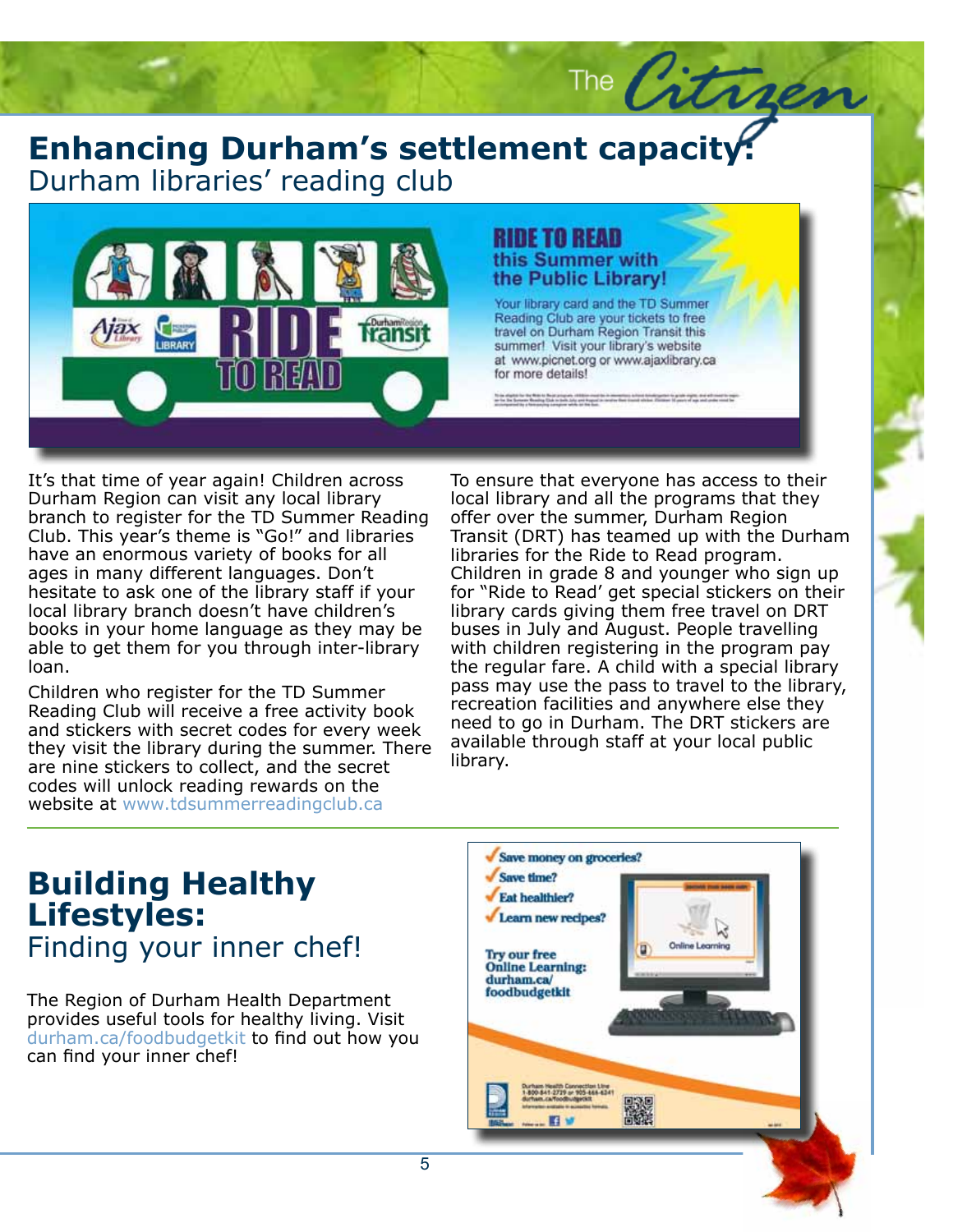### **Celebrating Canada Day:** And preparing to become a Canadian Citizen

Canada Day, celebrated every July 1, is a nationwide celebration of Canada. It is a day where all Canadians celebrate our country together. Canada Day is held on July 1 because on July 1, 1867 the British North America Act was enacted, uniting three colonies into one country, Canada. For Canadian citizens this is a day of pride, joy, and fun!

Celebrations will take place across Durham Region. The majority will feature outdoor festivals with food vendors, live entertainment, carnival games and firework displays at night. For more information on the closest celebration to you, visit your municipality's website (these can be found on www.durhamimmigration.ca).

Celebrating all that is good about Canada will hopefully lead you to start planning your journey to becoming a Canadian Citizen. There are many benefits to being a Canadian citizen. The most important benefit to being

a citizen is gaining the right to vote. Participating in Canada's democratic process is important for every citizen because it is through voting



that our leaders are chosen.

Both the Durham Catholic District School Board and the Durham District School Board offer citizenship preparation courses. These courses help to prepare immigrants as they move towards becoming Canadian citizens. They cover topics such as Canada's history, geography and government. To register for citizenship preparation courses or to find out more information, please visit www.con-ed.ca/citizenship.html or http://dce.ddsbschools.ca

# **Creating a culture of inclusion:** Do you have your Culture Access Pass yet?

Are you over the age of 18? Did you receive your Canadian citizenship within the last 365 days? If the answer to both of these questions is yes then you qualify to join the Culture Access Pass (CAP) program. Note that children under the age of 17 are ineligible for their own cards but can participate in the program by accompanying a CAP member. The Cultural Access Pass is valid for one year, beginning on the day that you received citizenship.

CAP is a program aimed at increasing accessibility for newcomers to experience Canadian culture. By joining CAP you will receive free general admission to participating



attractions as well as discounts on travel. In Durham Region you will gain admission to the Robert McLaughlin Art Gallery in Oshawa and the Station Gallery in Whitby. A short distance outside of Durham, CAP members receive admission to several attractions in Toronto, such as the Ontario Science Centre, the Royal Ontario Museum, Black Creek Pioneer Village, and the Art Gallery of Ontario.

To register online for your Culture Access Pass, visit www.icc-icc.ca/en/cap. To find out more you can also email CAP@icc-icc.ca.

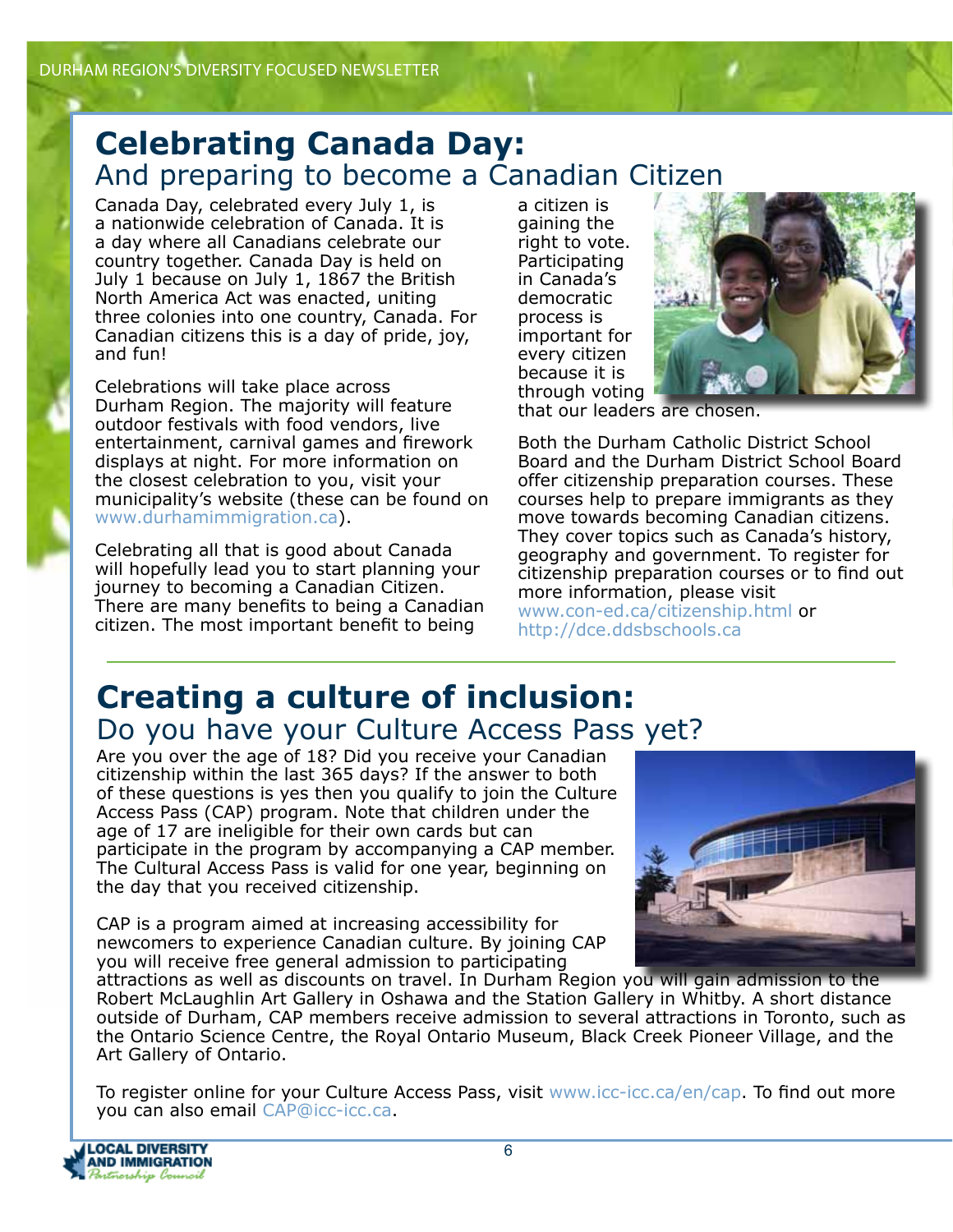# The Citra **Enhancing settlement outcomes: Ennancing settlement outco**<br>Participate in a community garden

Avid gardeners abound in Durham Region. We care deeply about our gardens, gaining great pride from the flowers, vegetables, fruit and herbs that we grow. Gardening is a passion for all cross-sections of our communities, from children growing their first row of peas, to seniors cultivating the latest bulbs for fall fairs. Several organizations and churches in Durham's northern townships (Uxbridge, Scugog and Brock) have reached out to gardening experts and novices alike to get community gardens up and running.

Where else can you see seniors with years of experience sharing and passing on their love of gardening and preserving to young moms, teens, families, and those who

face housing insecurity, poverty and social isolation? Gardens get us out in the summer sunshine, get us to work our bodies physically, remind us of the results of hard work and determination, and get us sharing and growing with people we might not otherwise meet. Good for the soul and really good for the body!

North House and St. Paul's Church in Leaskdale support the Garden of Eatin'. The Nourish and Develop Foundation (TNDF) in Cannington supports the Maple Tree Community Garden. Gardeners and food banks benefit from the bounty. We'd love to share more of our experiences. Join Table Talks – a series of monthly meetings in north Durham sponsored by DIG (Durham Integrated Growers), Durham Sustainability, North House and TNDF. Call 705- 432-2444 or visit www.tndf.ca for dates and topics. Everyone is welcome!

### **Children's summer camps:** What you need to know

There are many programs available to children during the summer. Often referred to as summer camps, programs usually focus on specific areas, such as art, science or sports. This allows all children to find a program that interests them.

Programs can be day programs (during the day) or overnight camps (children sleep over at the camp with meals provided). Day programs usually run from 8:30 to 4:30 p.m. Some programs offer extended care outside of these hours. In some programs children will be provided with transportation, but often children will need to be dropped off and picked up at the appropriate location. Most day programs require children to bring their own lunch, snack, and drink.

Overnight programs provide children with an opportunity to spend more extended periods of

time at camp, with supervision provided all the time and organized activities provided during the day and at night. Camps offering overnight programs usually have a special day where parents can take their children to visit the camp to decide if they want to spent time there for a program.

Some families are eligible for a reduction in costs based on household income (ask specific program organizers about potential reductions). Visit the recreation section of your municipality's website for more information (these can be found on www.durhamimmigration.ca).





Subheadline to go here.

Lo- remove the control of the control of the control of the control of the control of the control of the control of the control of the control of the control of the control of the control of the control of the control of t  $\mathcal{D}$  is summarized by  $\mathcal{D}$  in the summarized by  $\mathcal{D}$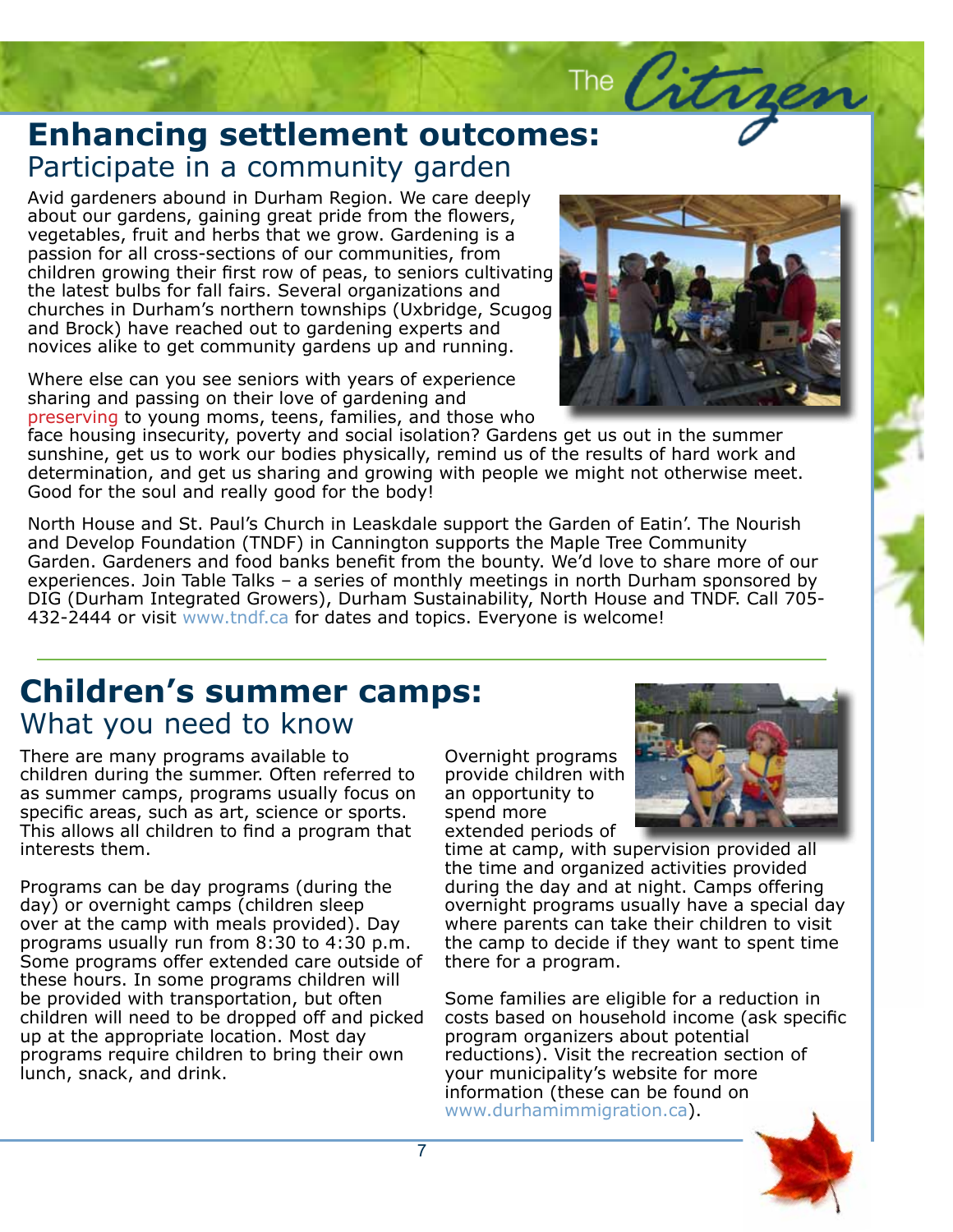### **Settling in Durham:**  Putting cycling on the map in Durham Region



Ever considered exploring Durham Region's picturesque waterfronts, rolling hills and tourist destinations via bicycle? Durham Tourism recently released the Durham Cycle Tours map, which offers 10 distinct routes that guide individuals through charming urban and rural areas, while outlining cycling-specific services available along the way.

Durham Cycle Tours was designed to highlight unique tourist destinations and attractions that can be accessed by bike, within all eight area municipalities, covering almost 500 kilometres.

Designed specifically for those travelling on two wheels, the map includes a list of almost 80 cycling-specific services and amenities that are available en route. This means that

accommodations, attractions, cafés and restaurants, bike rental and repair shops, and other points of interest offer secure bike storage facilities, healthy food options, etc.

Copies of the map are available online at www.durhamtourism.ca or by calling the Economic Development and Tourism Division at 1-800-413-0017. An electronic version of the map, for use on hand-held devices, is also being developed.

The Durham Cycle Tours map was developed in partnership with the Welcome Cyclists Network, local businesses, area municipal partners, cycling clubs and other stakeholders. The Welcome Cyclists Network is offered by Transportation Options, a nonprofit organization that certifies and promotes bicycle-friendly businesses and cycle tourism in regions across Ontario. To learn more, visit www.welcomecyclists.ca.

## **Settling in Durham:**  Physical Activity Planner

It takes a lot of time and energy to settle in a new community. It can be easy to forget to look after yourself. Did you know that being physically active has many benefits such as giving you more energy to tackle your day, helping to relieve stress, helping you to feel good about yourself and helping you to keep a healthy weight?

According to the Canadian Physical Activity Guidelines, adults need a minimum of two and a half hours of activity each week. This should include activities that make your heart beat faster and cause you to sweat a little. Unfortunately, statistics show that 85 percent of adults and 93 percent of children and youth are not meeting this recommendation.



To help you meet the recommendation and to achieve your physical activity goal, Durham Region Health Department is offering you a free physical activity planner.

Setting a goal to be more active, planning an activity and tracking your progress, can help you to be more successful in increasing your level of physical activity and enjoy the health benefits. Planning helps you keep at it!

To try the free physical activity planner or to get ideas to help you keep active, visit www.durham.ca/physicalactivity or call Durham Health Connection Line at 905-666-6241 or 1-800-841-2729.

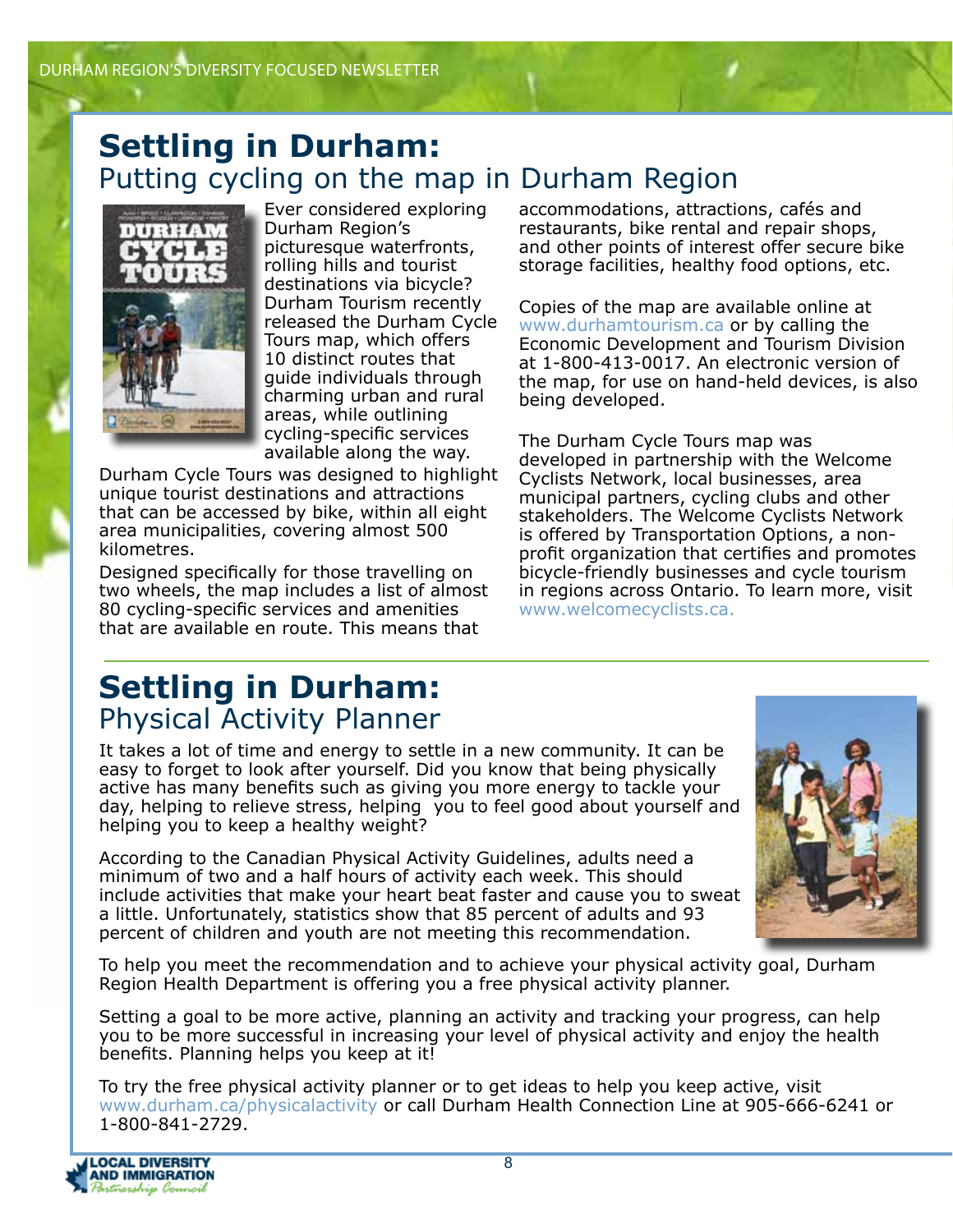### **Improving labour market o**<br>Want to start your own business? **Improving labour market outcomes:**

The Business Advisory Centre of Durham (BACD) can<br>help you! We help you navigate the road to opening your own business. Whether you need to register your business, create a marketing plan or connect with rutrum volution volution volution is neglecus, condition in the sed, tristique sed, tristique sed, tristique s help you! We help you navigate the road to opening an accountant, we are here to help you.



The City

Our recently launched website was created with you in mind. The website has three main focuses - About

BACD & it's Programs, Thinking, Starting or Growing Your Business and our Events Calendar. but goat to to provide eneries and woald be entrepreneate with a comprenensity<br>portal on typical business questions and information on the business life cycle.  $\mathcal{L}$  in orbitation in ordinary in ordinary leo dolor,  $\mathcal{L}$ Our goal is to provide clients and would-be entrepreneurs with a comprehensive information

partnered with the Canadian owned Small Business Solver to give access to over 200 books,<br>guides and webinars for only a \$10.00 investment for each subscription. For more information<br>visit www.smallbusinesssolver.com. To p We hold seminars throughout Durham Region to educate and advise businesses on how to start and grow. To help those who cannot always attend our seminars in person we have partnered with the Canadian owned Small Business Solver to give access to over 200 books, visit www.smallbusinesssolver.com. To purchase a one year subscription contact BACD at (905) 668-4949

(905) 668-4949<br>Please check out our new website at www.bacd.ca and sign up to join our newsletter. Please contact BACD for more information www.bacd.ca.

# durham<br>WOrkforce authority

Community planning takes work and a lot of Lorem in dominion dominate additions, the barnar<br>(DWA) is responsible for providing up-todate, accurate labour market information to recruit policy makers and community members. In community survey, Labour Shed. research. The Durham Workforce Authority June, the DWA will launch its groundbreaking

sed neque. Morbi a ipsum. with Durham Region's residents to analyze employment lifestyles. You will be asked questions about employment status, skill sets, acon oa magoo, ana commaang patternon milio<br>study will provide general results for analysis and will be further used as a tool to develop a more in-depth and precise telephone survey to be conducted at a later date. The pilot online survey will be conducted desired wages, and commuting patterns. This

A second pilot online survey will be used to

### **Labour Shed Survey:** Understanding Durham's labour force

gather the experiences and perceptions of Durham Region employers. Questions will enquire about methods employers use to recruit workers, their perceptions of worker availability and quality, and the skill sets and qualifications employers desire from potential employees. This part of the survey will shed light on how current resident skill sets and characteristics intersect with the skills sets and qualifications desired by employers.

To participate in the survey, please visit www.durhamwa.ca. Your participation will help to provide valuable information to the community on labour force characteristics.

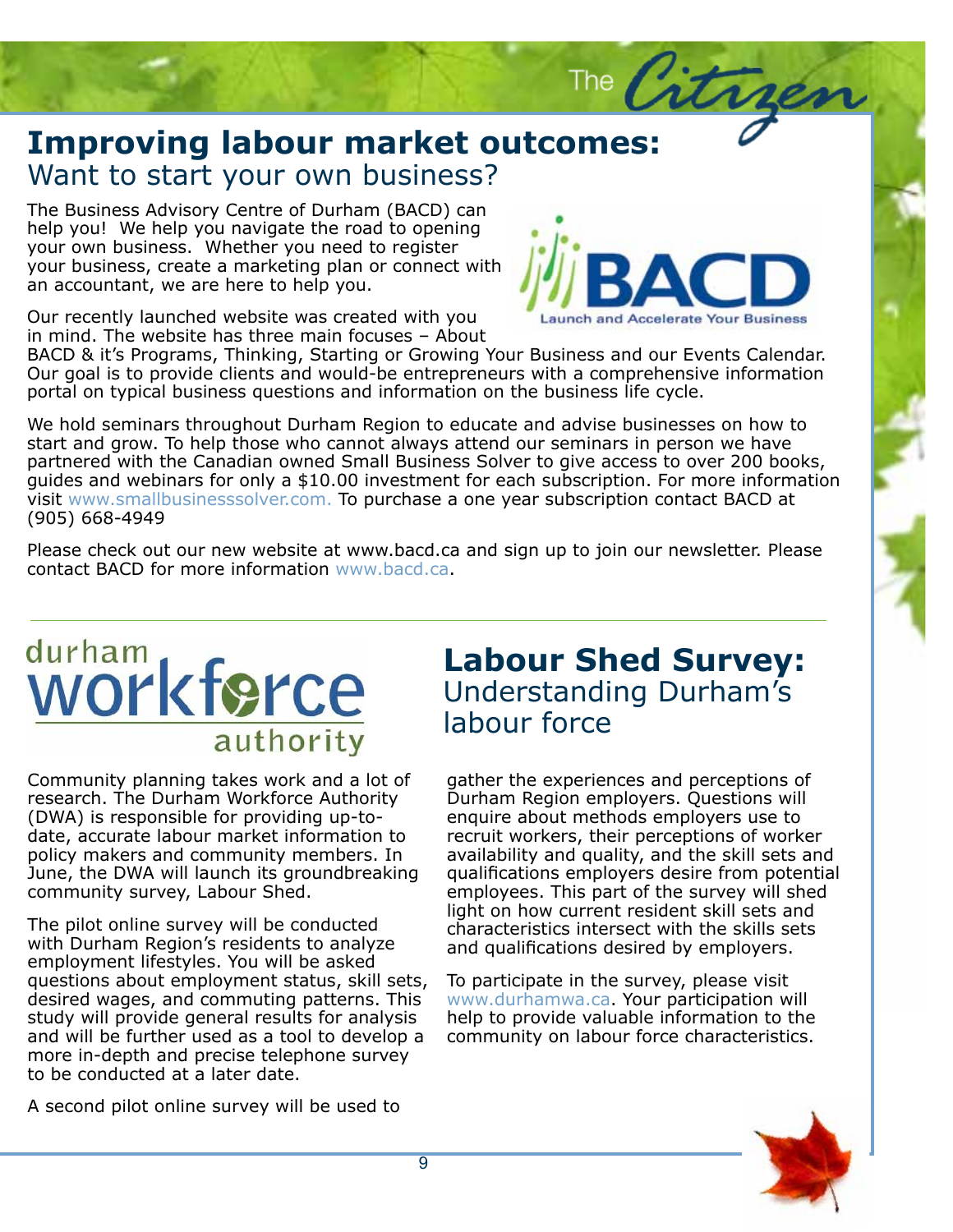### **Celebrating a culture of inclusion:** PFLAG celebrates Pride!

The month of May marked a number of important milestones for PFLAG Durham, the LGBTQ community, and their allies in our region. With the momentum of the previous month's 'An Evening of Glamour' gala fundraiser still going strong, Durham once again demonstrated its strength and diversity with memorable pride flagraising ceremonies for International Day Against Homophobia and Transphobia on May 17 in the municipalities of Oshawa, Whitby, Ajax, Pickering, Clarington and



Scugog, along with the Durham District School Board. These ceremonies included a number of thoughtful speeches from the mayors and councils of Durham on the importance of diversity, and taking a stance against discrimination of any kind in our communities.

PFLAG Durham's community of LGBTQ individuals and allies have once again demonstrated their solidarity in our region, celebrating June's Pride Durham festivities with dozens of special events including a complimentary Pride barbecue at noon before the Durham Pride Parade on June 9. PFLAG Durham, the AIDS Committee of Durham Region, and The Youth Centre are also excited to once again be working together to host their highly motivational LGBTA (i.e. LGBT and allies!) Youth Summer Leadership Camp in July. Applications are available online for youth aged 13-17 at www.pflagdurhamregion.com/camp.html.

### **GLOSSARY**

**Allies -** Friends and supporters who work with people of a particular group towards a common cause or goal

**Bear bells** - These are quite literally small bells that you would attach to your backpack or rucksack to scare away bears. Bears are naturally shy and will stay away from you if you stay away from them!

**Homophobia** - Negative attitudes and behaviours aimed at people who are lesbian, gay or bisexual (or who are perceived to be lesbian, gay or bisexual)

**LGBTQ** - An acronym for the lesbian, gay, bisexual, transgender and queer (or questioning) community, sometimes this acronym is longer and includes other marginalized groups. The LGBTQ acronym is the most commonly used in Durham

**PFLAG** - A national support, education and advocacy organization for lesbian, gay, bisexual and transgender (LGBT) people, their families, friends and allies

**Preserving** - In this context this means taking the raw vegetables and fruit from the field and in some way cooking them so that they can be eaten later in the year (e.g. pickling, canning, making jam or chutneys)

**S'mores** - The best part of camping! You need two graham crackers, a piece of chocolate and a marshmallow. Put the chocolate on top of one of the crackers, roast the marshmallow (on a wooden stick) over a campfire until it's perfectly brown on all sides (i.e. melted just enough) then sqash the marshmallow between the two graham crackers (and don't drop the chocolate)

**Soft skills** - These are the hard to learn cultural skills, the norms that help you to feel like part of the group

**Transphobia** - Negative attitudes and behaviours aimed at people who are transgendered (or who are perceived to be transgendered)

**Weekend get aways** - Leaving home for a weekend somewhere else, VERY popular in the summer, beware Highway 401 at 4pm on a Friday!

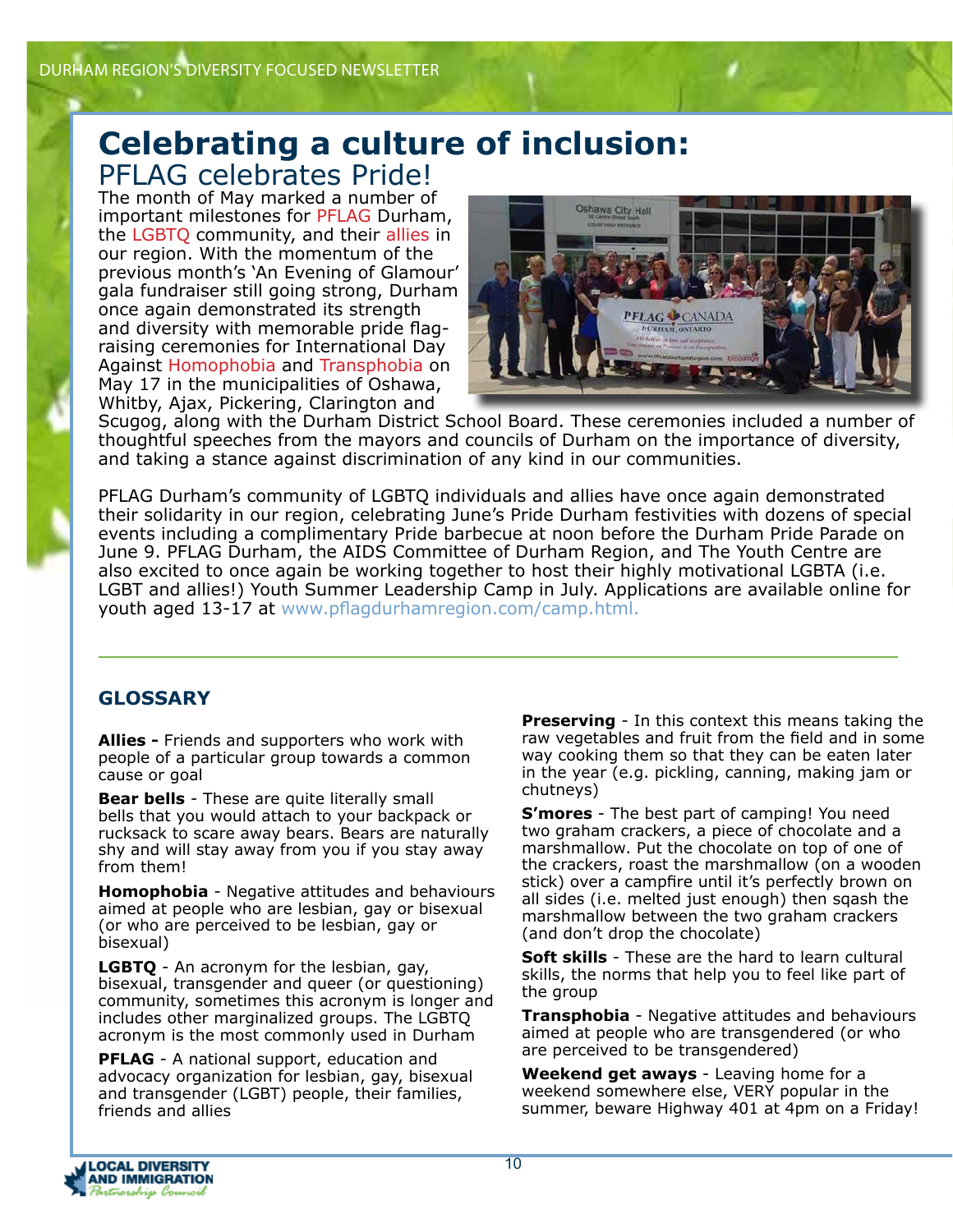## **Creating welcoming communities:**<br>OTF is recruiting for Grant Review Team members **Creating welcoming communities:**

Ontario



As a member of the local Trillium Foundation Grant Review Team of the Ontario Trillium Foundation (OTF), Durham's Muttukumaru Chandrakumaran uses both his business and personal Fondation Trillium experiences to benefit those around him.

Together, he and fellow volunteers review dozens of local grant applications.The result? The Foundation last year allocated \$6.41 million in grants to 72 not-for-profit organizations in the OTF catchment of Durham Haliburton Kawarthas Pine Ridge.

The Ontario Trillium Foundation is Canada's largest grant-making organization. It relies on volunteers like Muttukumaru to help build healthy and vibrant communities through investments in community initiatives.

Our volunteers don't provide a direct service or raise money. Working with staff, they help decide where to allocate millions of dollars each year to achieve the greatest impact. Who volunteers with OTF? People from all backgrounds and interests who have a little, or a lot, of experience volunteering in their community.

The Citry

Why do they do it? They say they find themselves among a network of smart and connected people who care about their community. They see how local grants support some really innovative work – and they like representing the Foundation at public events.

Learn more about the volunteer appointment process, the commitment required, and how to apply. Read our Frequently Asked Questions at www.otf.ca.

### visory Committa Whitby's Ethno-cultural and Diversity Advisory Committee **Creating a culture of inclusion:**

Whitby is growing and the Ethno-cultural and Diversity Advisory Committee of Council (EDAC) is committed to eliminating barriers for diverse populations within our community and fostering a greater understanding of ethno-cultural and diversity issues.

The following are some of the initiatives EDAC is engaging in this year:

Leadership in Diversity and Social Justice Award: EDAC provides this award to graduating Whitby Secondary School students who demonstrate leadership in the areas of diversity and social justice, including equity and inclusivity within their school and/or the Whitby community. The deadline for applications is typically in early June.

Community Events: members of the EDAC participate in many community events throughout the year, hosting information booths to engage members of the community in conversation, receive their feedback and increase community awareness of the work of the committee.

Elementary



Subheadline to go here.

School Cultural Programs: EDAC sponsors programs that promote a positive message of diversity within our community through school assemblies or classroom workshops.

EDAC is very excited to be undertaking these projects and initiatives that create a positive impact in our community and celebrate our diversity. For further information, please visit www.whitby.ca/diversity.